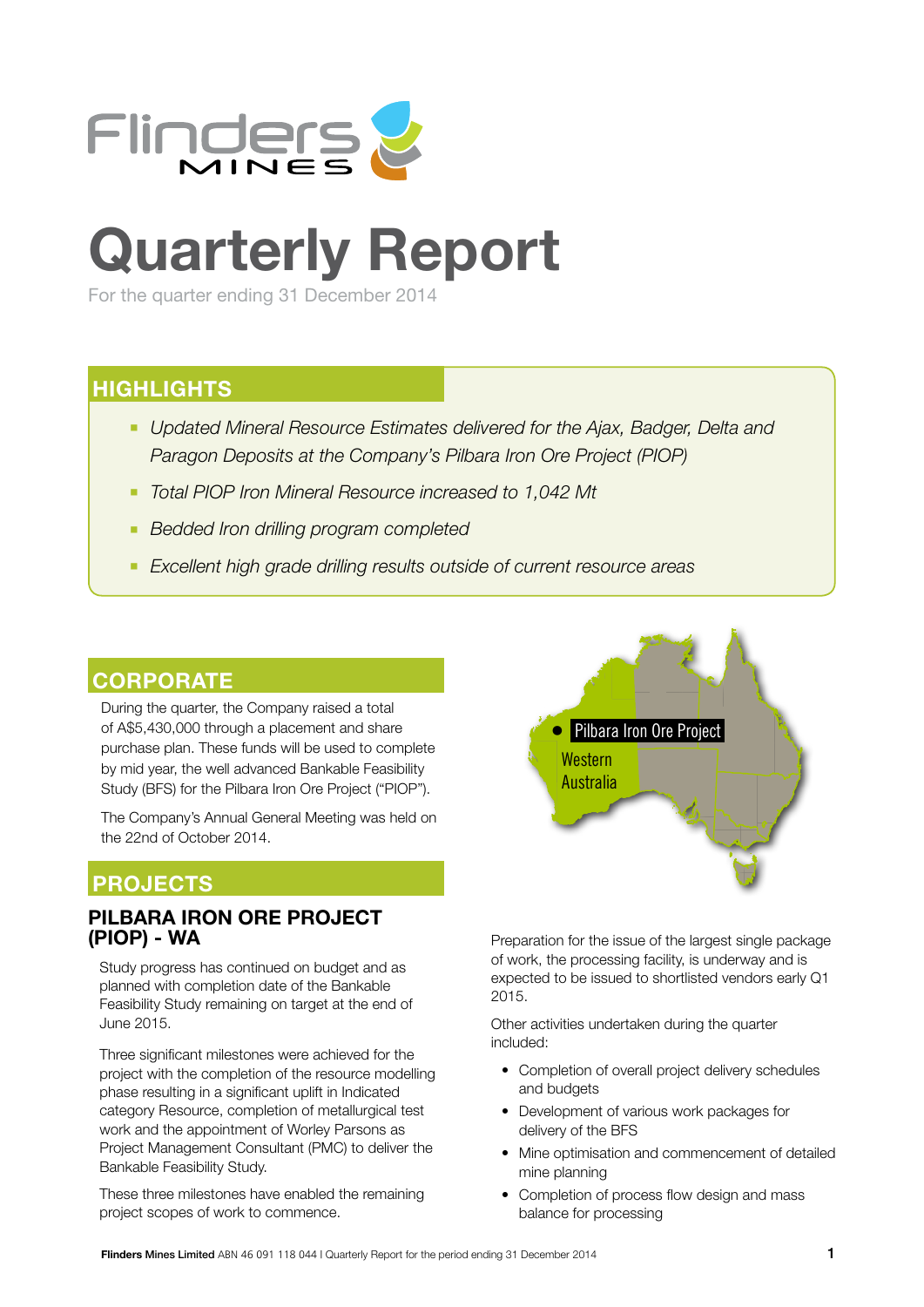## Metallurgical Test Work

The Phase V Metallurgy Test Work Program was completed in December 2014 as planned on schedule and within budget with results in line with expectations.

The test work program included representative samples of all geomet units from each of the major mining areas within the PIOP and will form the basis for processing design for the project.

The process flowsheet selected for the PIOP comprises primary crushing by a gyratory crusher, scrubbing, crushing, wet screening and desliming by hydrocyclone. This is typical for a wet processing plant for Pilbara iron ores.

The processing option is considered simple and suitable for the ore types being mined and processed. Pilot scale test work has been completed with piloting results being consistent with laboratory scale test work. This has further reinforced the selected process option.

A detailed mass balance and process design criteria (PDC) has been completed. Major equipment for the process plant has been selected and sized for a 25Mtpa output.

Preparation of materials handling characterisation and customer samples has commenced and will be completed during Q1 2015.

## Environment and Approvals

Supporting documentation has continued to be developed in order to support the additional approvals required for the PIOP under the terms of the Alliance Agreement.

The proposed management of two key issues tailings disposal and excess water disposal - will be presented to various government departments in January 2015.

Draft documentation for overall approval of the updates has been prepared and will be submitted to the WA EPA during Q1 2015.

## **Heritage**

Flinders Mines has continued to work closely with the Eastern Guruma Native Title group and a further heritage survey was completed during the quarter.

![](_page_1_Figure_13.jpeg)

Figure 1 : *Location of the 2014 BID targeted RC drillholes and highlighting significant Fe intersections as listed in Table 3.*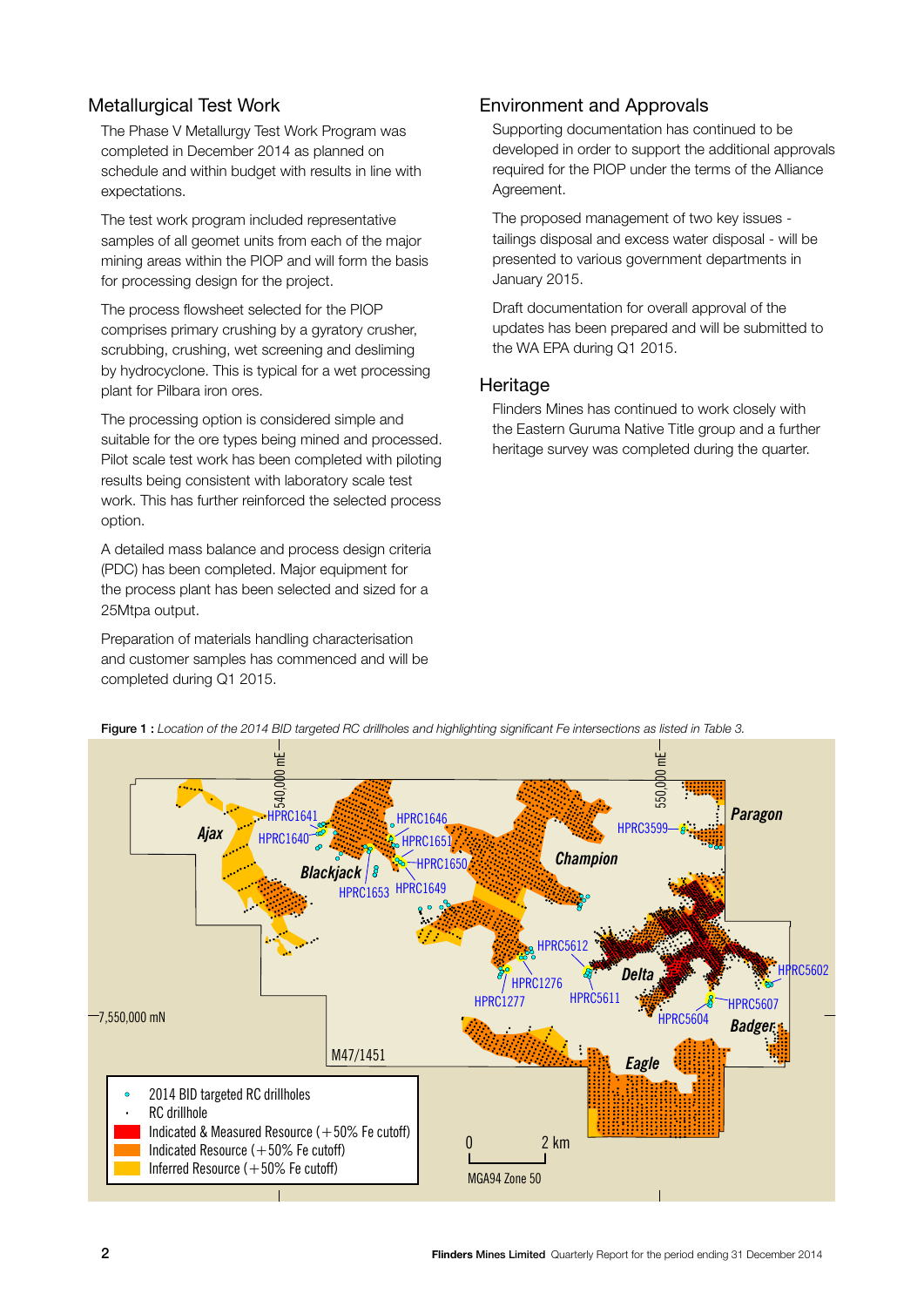## Exploration and Evaluation Activities

During the quarter, the Company finalised the Mineral Resource updates for the Ajax, Badger, Delta and Paragon deposits within the PIOP (*Figure 1, Table 1*).

The updated Mineral Resource for the Ajax deposit is 70.0 Mt @ 55.7% Fe. Approximately 38% of this Mineral Resource is now in the Indicated category in an area that was considered more prospective for higher grade mineralisation based on previous results.

The updated Mineral Resource for the Badger deposit is 11.3 Mt @ 57.0% Fe. The majority of this Mineral Resource is now also in the Indicated category and represents a small increase over the previously reported Inferred Mineral Resource for Badger.

The updated Mineral Resource for the Delta deposit is 257.7 Mt @ 56.4% Fe. The majority (96%) of this Mineral Resource is now in the Indicated or Measured categories.

The updated Mineral Resource for the Paragon deposit is 37.1 Mt @ 56.9% Fe. This estimate represents an increase of 71% over the previously reported Inferred Mineral Resource for Paragon with the majority now in the Indicated category.

All Mineral Resources quoted are based on a +50% iron cut-off. The updated Mineral Resource Estimates were compiled in accordance with the 2012 JORC Code.

Table 1 : *Ajax, Badger, Delta and Paragon Mineral Resource summary.*

| Ajax Deposit Mineral Resource for +50% Fe (as at 9/1/2015)                                                                                  |      |      |      |     |      |     |  |  |  |
|---------------------------------------------------------------------------------------------------------------------------------------------|------|------|------|-----|------|-----|--|--|--|
| $P\%$<br>L <sub>0</sub><br>Fe%<br><b>JORC Classification</b><br><b>Tonnage Mt</b><br>SiO <sub>2</sub> %<br>Al <sub>2</sub> O <sub>3</sub> % |      |      |      |     |      |     |  |  |  |
| <b>Total Inferred</b>                                                                                                                       | 43.1 | 55.1 | 10.6 | 5.0 | 0.06 | 4.7 |  |  |  |
| <b>Total Indicated</b>                                                                                                                      | 26.9 | 56.7 | 9.2  | 4.6 | 0.06 | 4.3 |  |  |  |
| <b>TOTAL</b>                                                                                                                                | 70.0 | 55.7 | 10.0 | 4.9 | 0.06 | 4.6 |  |  |  |

| Badger Deposit Mineral Resource for +50% Fe (as at 3/12/2014)                                                                                |      |      |     |     |      |      |  |  |
|----------------------------------------------------------------------------------------------------------------------------------------------|------|------|-----|-----|------|------|--|--|
| $P\%$<br>Fe%<br>L0 <sub>0</sub><br><b>JORC Classification</b><br><b>Tonnage Mt</b><br>SiO <sub>2</sub> %<br>Al <sub>2</sub> O <sub>3</sub> % |      |      |     |     |      |      |  |  |
| <b>Total Inferred</b>                                                                                                                        | 0.01 | 53.5 | 8.8 | 3.9 | 0.08 | 10.2 |  |  |
| <b>Total Indicated</b>                                                                                                                       | 11.2 | 57.0 | 6.4 | 3.7 | 0.09 | 7.6  |  |  |
| TOTAL                                                                                                                                        | 11.3 | 57.0 | 6.4 | 3.7 | 0.09 | 7.6  |  |  |

| Delta Deposit Mineral Resource for +50% Fe (as at 3/12/2014) |                   |      |                    |                                  |       |                |  |
|--------------------------------------------------------------|-------------------|------|--------------------|----------------------------------|-------|----------------|--|
| <b>JORC Classification</b>                                   | <b>Tonnage Mt</b> | Fe%  | SiO <sub>2</sub> % | Al <sub>2</sub> O <sub>3</sub> % | $P\%$ | L <sub>0</sub> |  |
| <b>Total Inferred</b>                                        | 10.1              | 56.1 | 7.97               | 4.39                             | 0.088 | 6.49           |  |
| <b>Total Indicated</b>                                       | 142.2             | 56.3 | 7.79               | 3.84                             | 0.098 | 6.91           |  |
| <b>Total Measured</b>                                        | 105.3             | 56.4 | 10.47              | 5.09                             | 0.054 | 2.79           |  |
| TOTAL                                                        | 257.7             | 56.4 | 8.89               | 4.37                             | 0.080 | 5.21           |  |

| Paragon Deposit Mineral Resource for +50% Fe (as at 3/12/2014)                                                                            |      |      |     |     |      |     |  |  |  |
|-------------------------------------------------------------------------------------------------------------------------------------------|------|------|-----|-----|------|-----|--|--|--|
| P%<br>L0 <sub>0</sub><br><b>JORC Classification</b><br>Fe%<br>SiO <sub>2</sub> %<br><b>Tonnage Mt</b><br>Al <sub>2</sub> O <sub>3</sub> % |      |      |     |     |      |     |  |  |  |
| <b>Total Inferred</b>                                                                                                                     | 0.4  | 56.1 | 7.1 | 2.7 | 0.11 | 9.4 |  |  |  |
| <b>Total Indicated</b>                                                                                                                    | 36.7 | 56.9 | 7.6 | 4.2 | 0.08 | 5.8 |  |  |  |
| <b>TOTAL</b>                                                                                                                              | 37.1 | 56.9 | 7.6 | 4.2 | 0.08 | 5.9 |  |  |  |

*Note: Tonnage figures have been rounded and as a result may not add up to the totals quoted.*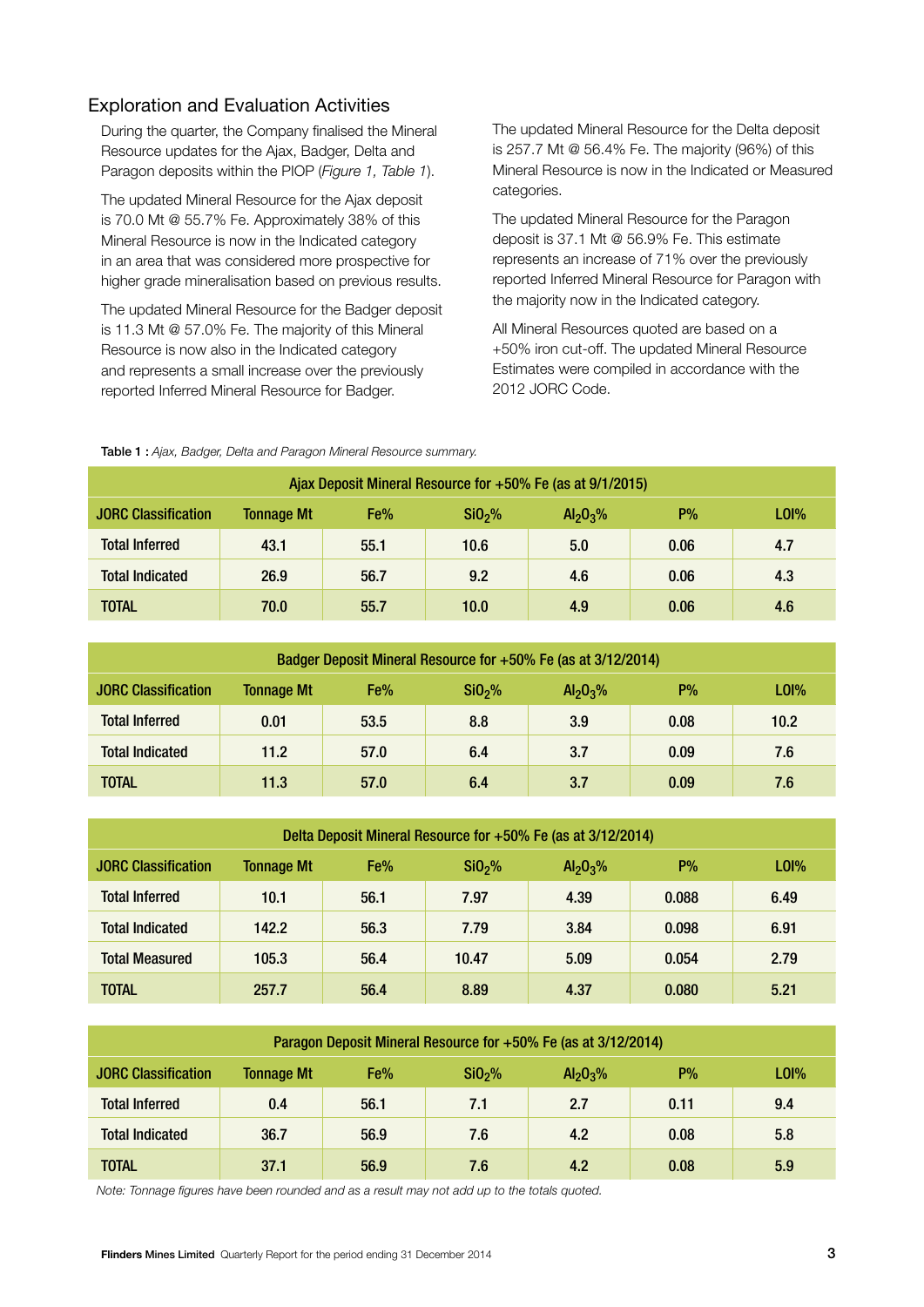The total Mineral Resource estimate for the PIOP is 1,042 Mt @ 55.6% Fe (*Table 2*). Significantly, 86% of the total Mineral Resource is reported in the Indicated or Measured categories. With 792.2 Mt @ 55.7% Fe in the Indicated category and 105.3 Mt @ 56.4% Fe in the Measured category. For a more detailed breakdown of this Mineral Resource refer to Table 1 on page 3.

The majority of this total Mineral Resource is reported to JORC 2012 standards. However, the Anvil tenement deposits have been previously reported to JORC 2004 standards and have not been updated since as the supporting information has not materially changed (*refer to ASX announcement dated 14/11/2011*).

Final assays were received for the BID targeted drilling undertaken at the PIOP late in 2014 (*Figure 1*). A specialised track mounted Reverse Circulation (RC) drill rig was used to access BID targets adjacent to the Blackjack, Champion, Delta and Paragon Mineral Resources.

A total of 67 holes were drilled as part of this program. A list of the more significant intersections is shown in Table 3. High grade iron mineralisation continues to be intersected adjacent to areas of known mineralisation and outside of the current resource boundary. All of these intersections are from surface and have low levels of  $SiO<sub>2</sub>$  and  $Al<sub>2</sub>O<sub>3</sub>$ .

| M47/1451 - Blacksmith<br>(as at 9/1/2015) |                   |      |                    |                                  |      |                  |
|-------------------------------------------|-------------------|------|--------------------|----------------------------------|------|------------------|
| <b>JORC Classification</b>                | <b>Tonnage Mt</b> | Fe%  | SiO <sub>2</sub> % | Al <sub>2</sub> O <sub>3</sub> % | P%   | LO <sub>1%</sub> |
| <b>Inferred</b>                           | 62.0              | 55.4 | 10.0               | 4.8                              | 0.06 | 5.1              |
| Indicated                                 | 792.2             | 55.7 | 8.9                | 4.5                              | 0.07 | 6.0              |
| <b>Measured</b>                           | 105.3             | 56.4 | 10.5               | 5.1                              | 0.05 | 2.8              |
| <b>TOTAL</b>                              | 959.5             | 55.8 | 9.2                | 4.6                              | 0.07 | 5.6              |

#### Table 2 : *PIOP Mineral Resource Summary.*

### $2$  E47/1560 - Anvil

| <b>JORC Classification</b> | <b>Tonnage Mt</b> | Fe%  | SiO <sub>2</sub> % | Al <sub>2</sub> O <sub>3</sub> % | P%             | LOI%           |
|----------------------------|-------------------|------|--------------------|----------------------------------|----------------|----------------|
| <b>Inferred</b>            | 82.4              | 53.6 | 11.4               | 5.8                              | 0.05           | 4.9            |
| <b>Indicated</b>           | $\blacksquare$    | ٠    | $\blacksquare$     | $\blacksquare$                   | $\blacksquare$ | $\blacksquare$ |
| <b>Measured</b>            | $\blacksquare$    | ٠    | $\blacksquare$     | $\blacksquare$                   | $\blacksquare$ | $\blacksquare$ |
| <b>TOTAL</b>               | 82.4              | 53.6 | 11.4               | 5.8                              | 0.05           | 4.9            |

### PIOP - Total

| <b>TOTAL</b>               | 1,042             | 55.6 | 9.3                | 4.7                              | 0.07 | 5.5  |
|----------------------------|-------------------|------|--------------------|----------------------------------|------|------|
| <b>Measured</b>            | 105.3             | 56.4 | 10.5               | 5.1                              | 0.05 | 2.8  |
| Indicated                  | 792.2             | 55.7 | 8.9                | 4.5                              | 0.07 | 6.0  |
| <b>Inferred</b>            | 144.4             | 54.4 | 10.8               | 5.3                              | 0.06 | 5.0  |
| <b>JORC Classification</b> | <b>Tonnage Mt</b> | Fe%  | SiO <sub>2</sub> % | Al <sub>2</sub> O <sub>3</sub> % | P%   | LOI% |
|                            |                   |      |                    |                                  |      |      |

*Note: Tonnage figures have been rounded and as a result may not add up to the totals quoted.*

1 The Blacksmith Mineral Resource includes the Ajax, Badger, Blackjack, Champion, Delta, Eagle, and Paragon deposits. All of the estimates making up the Blacksmith Mineral Resource are reported to JORC 2012 standards.

2 The Anvil Mineral Resource includes the Area F, Area G, Area H and Area J deposits. This Mineral Resource is currently reported to JORC 2004 standards and will be updated to meet JORC 2012 standards according to development priorities.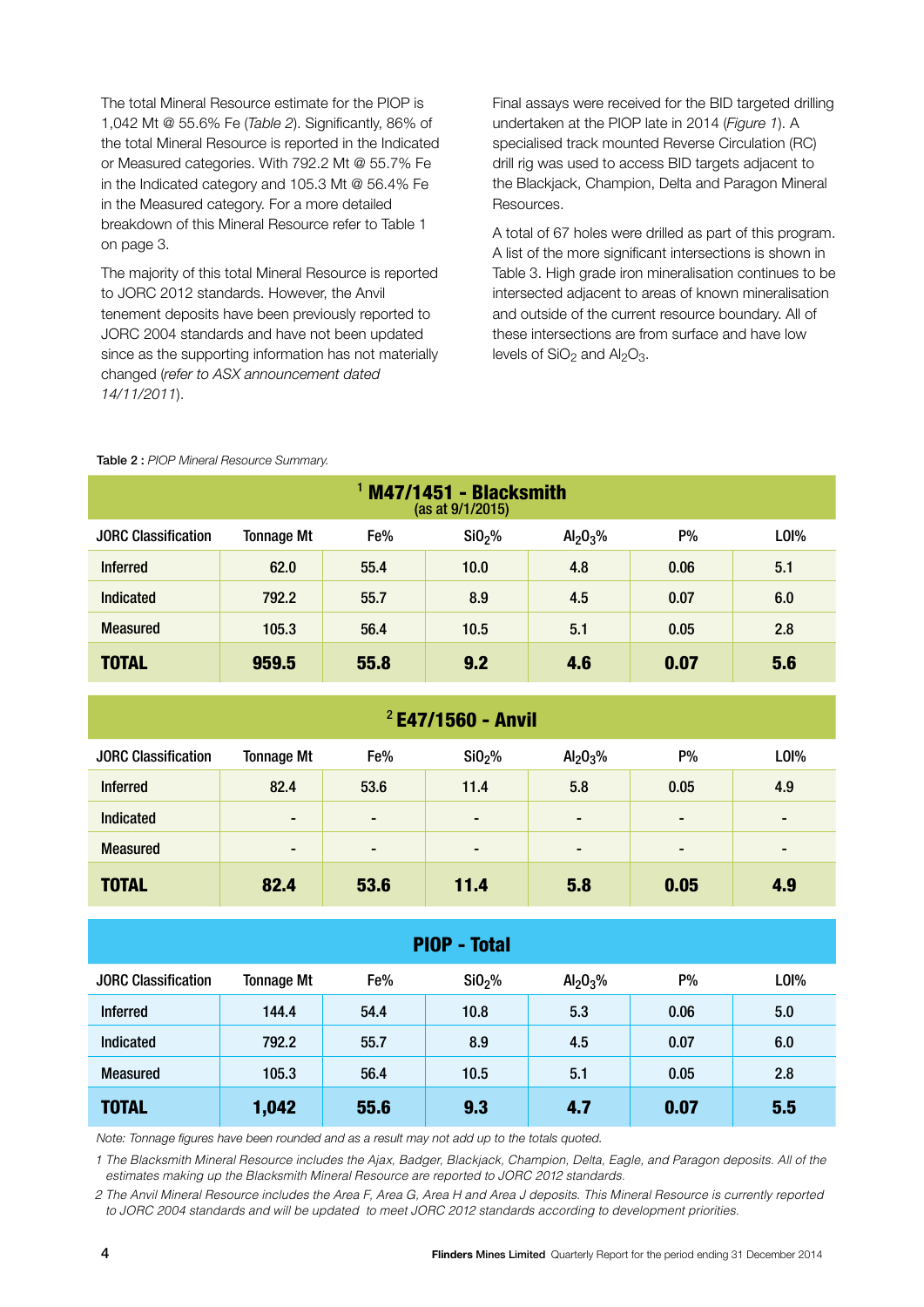| Hole            | From (m)         | To $(m)$ | Interval (m) | Fe%   | SiO <sub>2</sub> % | $Al_2O_3%$ | <b>P%</b> | <b>LOI%</b> |
|-----------------|------------------|----------|--------------|-------|--------------------|------------|-----------|-------------|
| <b>HPRC1276</b> | $\mathbf{0}$     | 10       | 10           | 60.1  | 3.7                | 2.9        | 0.08      | 6.5         |
| <b>HPRC1277</b> | $\boldsymbol{0}$ | 16       | 16           | 56.9  | 2.4                | 2.8        | 0.12      | 12.6        |
| <b>HPRC1640</b> | $\theta$         | 24       | 24           | 60.54 | 3.18               | 1.74       | 0.11      | 7.84        |
| <b>HPRC1641</b> | $\boldsymbol{0}$ | 18       | 18           | 63.63 | 1.04               | 1.06       | 0.12      | 5.99        |
| <b>HPRC1646</b> | $\mathbf{0}$     | 36       | 36           | 60.76 | 2.07               | 1.65       | 0.12      | 8.9         |
| <b>HPRC1649</b> | $\boldsymbol{0}$ | 18       | 18           | 60.13 | 2.54               | 1.53       | 0.09      | 9.47        |
| <b>HPRC1650</b> | $\boldsymbol{0}$ | 26       | 26           | 59.19 | 2.04               | 2.19       | 0.09      | 10.51       |
| <b>HPRC1651</b> | $\boldsymbol{0}$ | 22       | 22           | 58.31 | 2.67               | 2.89       | 0.11      | 10.34       |
| <b>HPRC1653</b> | $\theta$         | 40       | 40           | 59.22 | 1.53               | 1.79       | 0.11      | 11.06       |
| <b>HPRC3599</b> | $\boldsymbol{0}$ | 10       | 10           | 59.1  | 2.9                | 2.2        | 0.08      | 8.8         |
| <b>HPRC5602</b> | $\overline{0}$   | 30       | 30           | 63.4  | 2.2                | 1.8        | 0.12      | 4.2         |
| <b>HPRC5604</b> | $\boldsymbol{0}$ | 16       | 16           | 58.7  | 3.7                | 2.1        | 0.11      | 8.7         |
| <b>HPRC5607</b> | $\boldsymbol{0}$ | 22       | 22           | 58.8  | 2.9                | 2.0        | 0.09      | 10.2        |
| <b>HPRC5611</b> | $\overline{0}$   | 26       | 26           | 60.2  | 2.8                | 2.5        | 0.13      | 7.8         |
| <b>HPRC5612</b> | $\boldsymbol{0}$ | 18       | 18           | 59.3  | 1.7                | 2.9        | 0.13      | 9.7         |

Table 3 : *Significant Fe intersections from surface, from 2014 BID targeted RC drilling (refer to Figure 1).*

## **CANEGRASS PROJECT – WA**

During the quarter, interest has been sought in the project for possible divestment. No work was carried out on the project during the December 2014 quarter.

## **SOUTH AUSTRALIA**

There were no exploration and evaluation activities carried out on the Company's South Australian tenements during the December 2014 quarter.

an  $\mathscr{U}$ 

Ian Gordon Managing Director 28 January 2015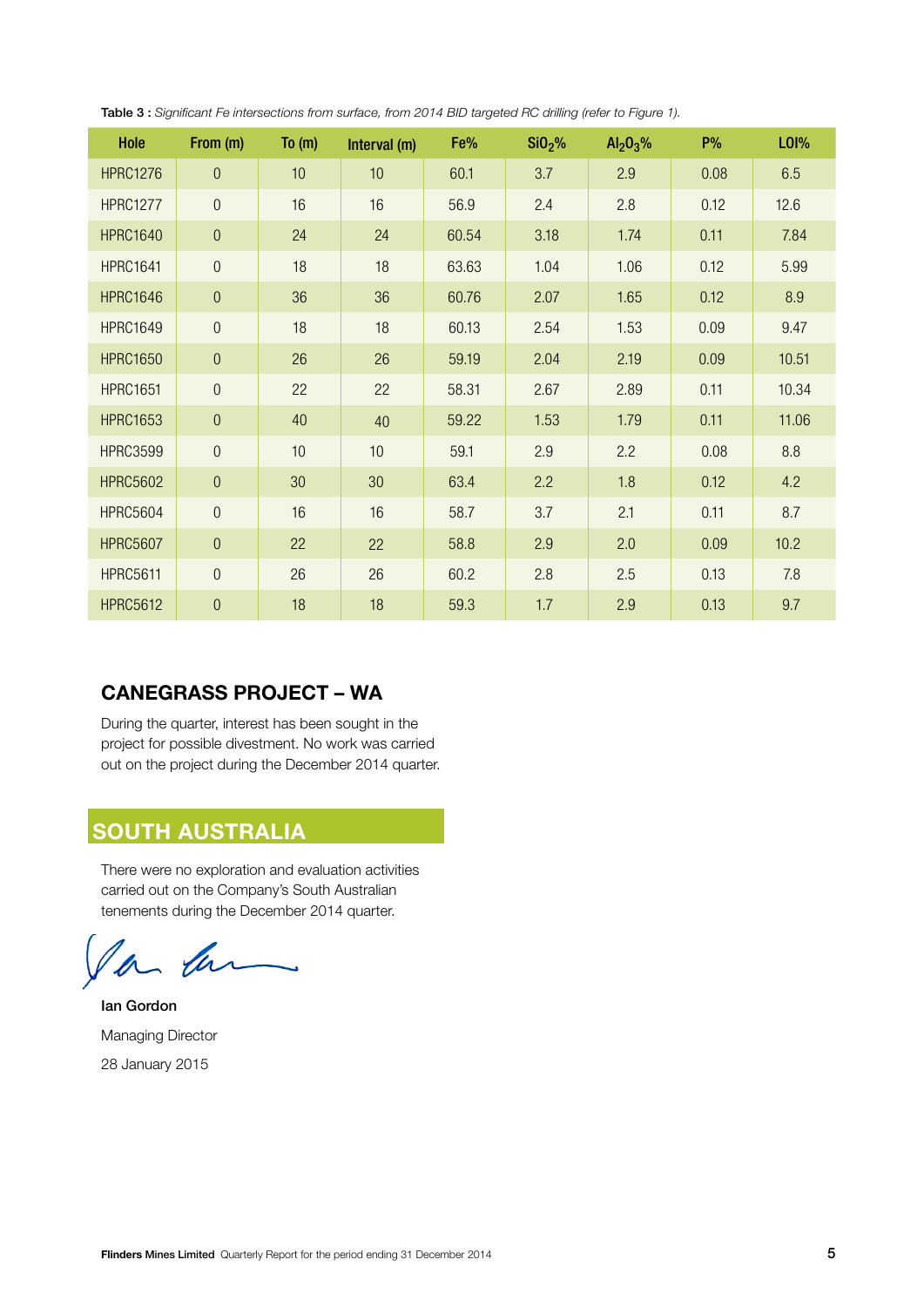#### Contact us

Ian Gordon Managing Director Ph: (08) 8132 7950 Email: info@flindersmines.com

#### Investor Relations

#### Duncan Gordon

Executive Director - Adelaide Equity Partners Ph: (08) 8232 8800 or 0404 006 444 Email: dgordon@adelaideequity.com.au

#### Head Office

Level 1, 135 Fullarton Road Rose Park South Australia 5067

PO Box 4031 Norwood South South Australia 5067

Ph: (08) 8132 7950 Fax: (08) 8132 7999 Email: info@flindersmines.com

*www.flindersmines.com*

#### Qualifying Statements

#### Forward-looking statements

*This release may include forward-looking statements. These forwardlooking statements are based on management's expectations and beliefs concerning future events as of the time of the release of this document. Forward-looking statements are necessarily subject to risks, uncertainties and other factors, some of which are outside the control of Flinders Mines Limited, that could cause actual results to differ materially from such statements. Flinders Mines Limited makes no undertaking to subsequently update or revise the forward-looking statements made in this release to reflect events or circumstances after the date of this release.*

#### **Exploration Targets**

*Exploration Targets are reported according to Clause 17 of the 2012 JORC Code. This means that the potential quantity and grade is conceptual in nature and that considerable further exploration, particularly drilling, is necessary before any Identified Mineral Resource can be reported. It is uncertain if further exploration will lead to a larger, smaller or any Mineral Resource.*

#### Competent Persons

*The information in this report that relates to Exploration Targets, Exploration Results, or Mineral Resources is based on information compiled by Dr Graeme McDonald who is a member of the Australian Institute of Mining and Metallurgy and a full-time employee of Flinders Mines Limited. Graeme McDonald has sufficient experience that is relevant to the styles of mineralisation and types of deposits under consideration and to the activity which he is undertaking to qualify as a Competent Person as defined in the 2012 Edition of the 'Australasian Code for Reporting of Exploration Results, Mineral Resources and Ore Reserves. Graeme McDonald consents to the inclusion in the report of the matters based on his information in the form and context in which it appears.*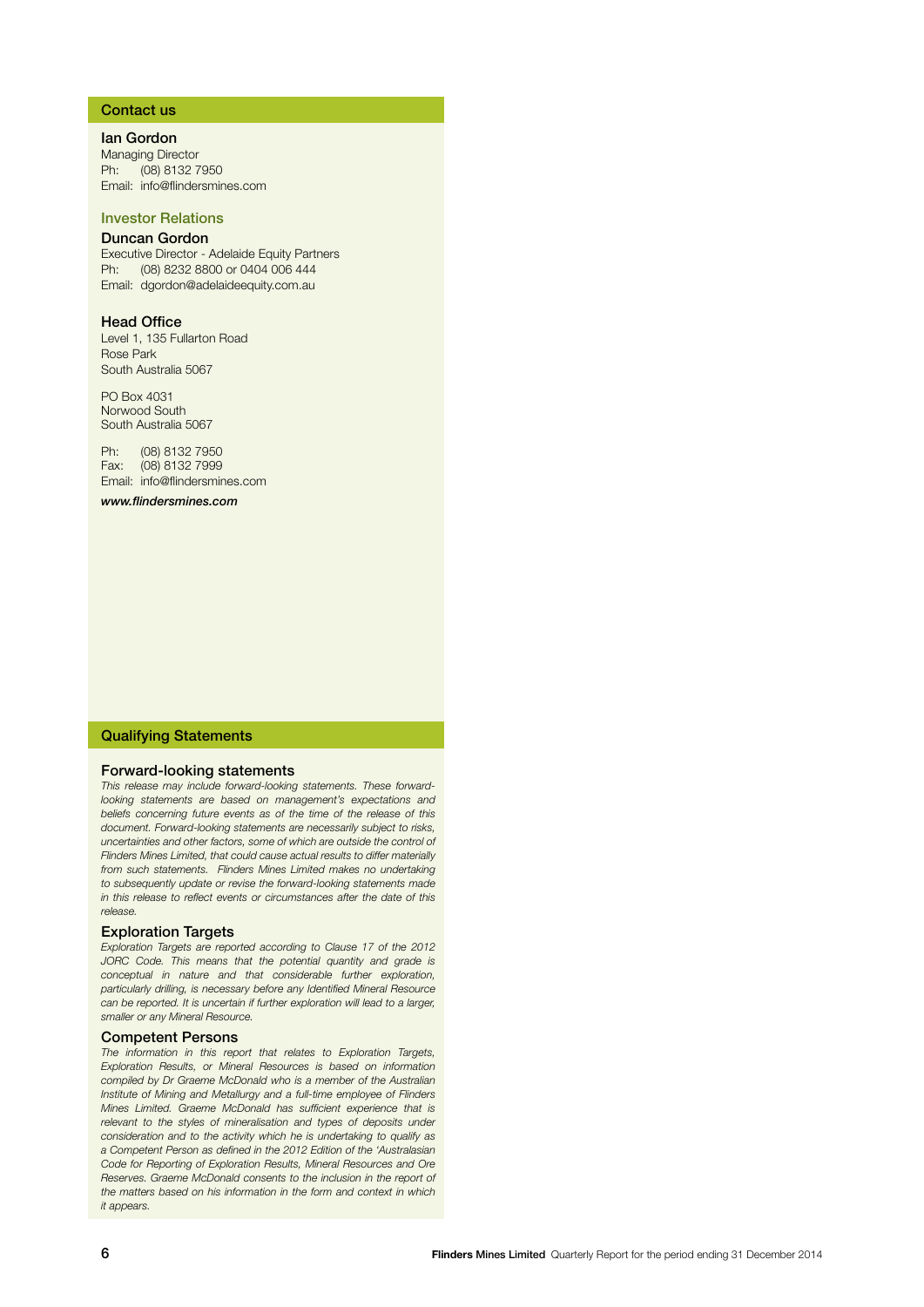## Flinders Mines Limited

## Tenement Schedule

For the quarter ending 31 December 2014

| <b>Tenement</b>                 | <b>Status</b>            | <b>Name</b>               | <b>Registered Holder</b><br>/Applicant | <b>Flinders Mines</b><br><b>Interest</b> |  |  |  |  |  |
|---------------------------------|--------------------------|---------------------------|----------------------------------------|------------------------------------------|--|--|--|--|--|
| <b>WESTERN AUSTRALIA</b>        |                          |                           |                                        |                                          |  |  |  |  |  |
| <b>Pilbara Iron Ore Project</b> |                          |                           |                                        |                                          |  |  |  |  |  |
| E47/1011                        | Granted                  | <b>Bold Cliff</b>         | <b>Flinders Mines Ltd</b>              | 100%                                     |  |  |  |  |  |
| E47/1016                        | Granted                  | <b>Mulga Downs</b>        | <b>Flinders Mines Ltd</b>              | 100%                                     |  |  |  |  |  |
| E47/1306                        | Granted                  | <b>Hamersley West</b>     | <b>Flinders Mines Ltd</b>              | 100%                                     |  |  |  |  |  |
| E47/1560                        | Granted                  | <b>Anvil</b>              | <b>Flinders Iron Pty Ltd</b>           | 100%                                     |  |  |  |  |  |
| L47/728                         | <b>Pending</b>           | <b>PIOP Airstrip</b>      | <b>Flinders Mines Ltd</b>              | 100%                                     |  |  |  |  |  |
| L47/730                         | Pending                  | <b>PIOP Village</b>       | <b>Flinders Mines Ltd</b>              | 100%                                     |  |  |  |  |  |
| L47/731                         | <b>Pending</b>           | <b>Northern Road</b>      | <b>Flinders Mines Ltd</b>              | 100%                                     |  |  |  |  |  |
| L47/734                         | <b>Pending</b>           | <b>Southern Road</b>      | <b>Flinders Mines Ltd</b>              | 100%                                     |  |  |  |  |  |
| M47/1407                        | Granted                  | <b>Hamersley West FMG</b> | <b>Flinders Mines Ltd</b>              | 100%                                     |  |  |  |  |  |
| M47/1451                        | Granted                  | <b>Blacksmith ML</b>      | <b>Flinders Mines Ltd</b>              | 100%                                     |  |  |  |  |  |
| P47/1291                        | Granted                  | <b>Gap Area</b>           | <b>Flinders Mines Ltd</b>              | 100%                                     |  |  |  |  |  |
|                                 | <b>Canegrass Project</b> |                           |                                        |                                          |  |  |  |  |  |
| E58/232                         | Granted                  | <b>Boulder Well</b>       | <b>Flinders Canegrass Pty Ltd</b>      | 100%                                     |  |  |  |  |  |
| E58/235                         | Granted                  | <b>Canegrass Well</b>     | <b>Flinders Canegrass Pty Ltd</b>      | 100%                                     |  |  |  |  |  |
| E58/236                         | Granted                  | <b>Challa</b>             | <b>Flinders Canegrass Pty Ltd</b>      | 100%                                     |  |  |  |  |  |
| E58/271                         | Granted                  | <b>Gingier Pool</b>       | <b>Flinders Canegrass Pty Ltd</b>      | 100%                                     |  |  |  |  |  |
| E58/282                         | Granted                  | <b>Honey Pot</b>          | <b>Flinders Canegrass Pty Ltd</b>      | 100%                                     |  |  |  |  |  |
| E58/358                         | Granted                  | <b>Pipeline</b>           | <b>Flinders Canegrass Pty Ltd</b>      | 100%                                     |  |  |  |  |  |
| E58/359                         | Granted                  | <b>Bundy Well</b>         | <b>Flinders Canegrass Pty Ltd</b>      | 100%                                     |  |  |  |  |  |
| E58/448                         | Granted                  | <b>Sandhill</b>           | <b>Flinders Canegrass Pty Ltd</b>      | 100%                                     |  |  |  |  |  |
| E59/1935                        | Granted                  | <b>Warramboo</b>          | <b>Flinders Canegrass Pty Ltd</b>      | 100%                                     |  |  |  |  |  |
| P58/1403                        | Granted                  | <b>Challa A</b>           | <b>Flinders Canegrass Pty Ltd</b>      | 100%                                     |  |  |  |  |  |
| P58/1404                        | Granted                  | <b>Challa A</b>           | <b>Flinders Canegrass Pty Ltd</b>      | 100%                                     |  |  |  |  |  |
|                                 |                          | <b>SOUTH AUSTRALIA</b>    |                                        |                                          |  |  |  |  |  |
|                                 |                          | <b>Jamestown Project</b>  |                                        |                                          |  |  |  |  |  |
| <b>EL 4368</b>                  | Granted                  | <b>Caltowie</b>           | <b>Flinders Mines Ltd</b>              | 100%                                     |  |  |  |  |  |

*Applications for Mining Leases M47/663-672 and Exploration Licence E58/449 were withdrawn during the quarter.*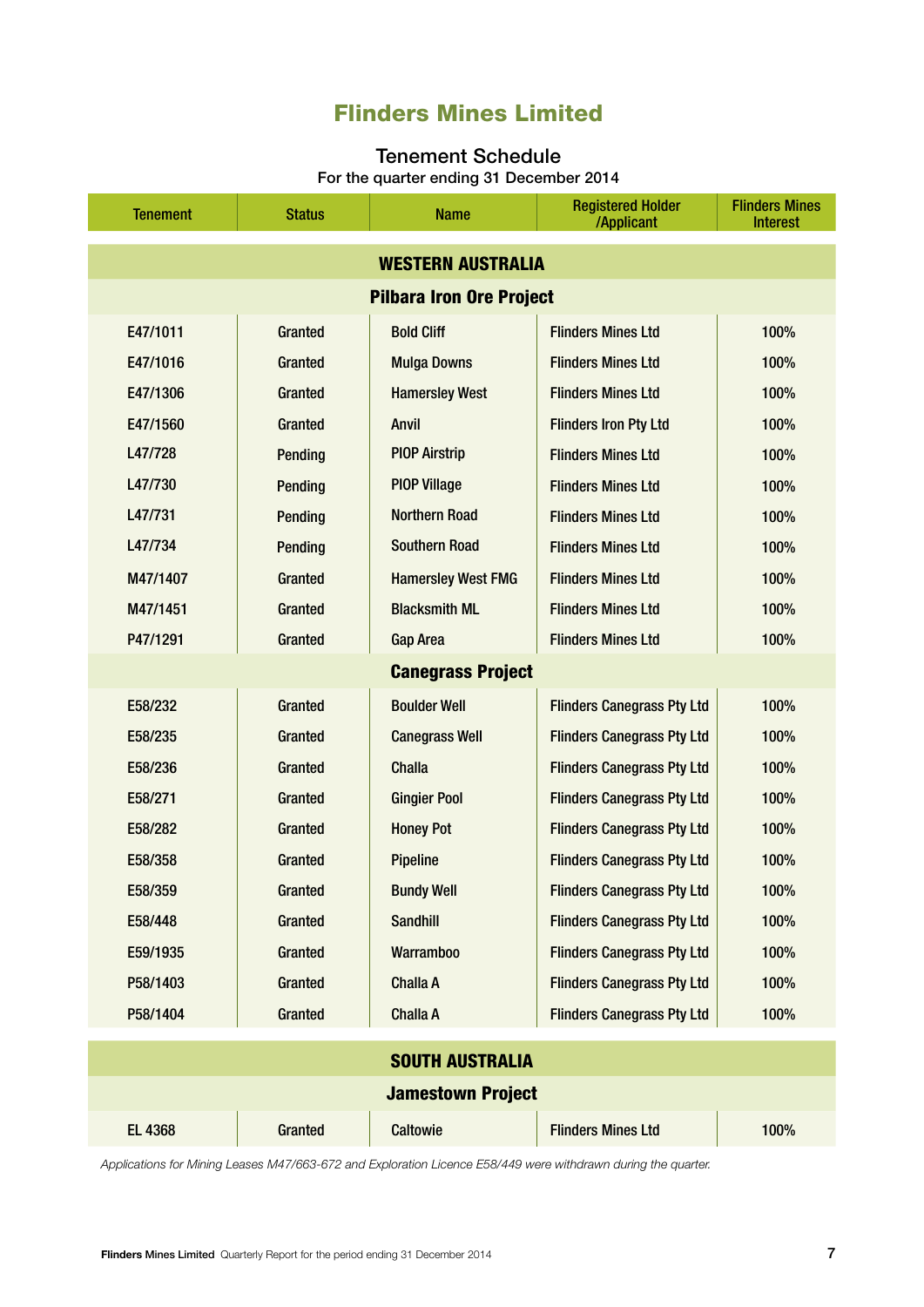Rule 5.3

# **Appendix 5B**

## Mining exploration entity and oil and gas exploration entity quarterly report

Introduced 01/07/96 Origin Appendix 8 Amended 01/07/97, 01/07/98, 30/09/01, 01/06/10, 17/12/10

## Name of entity **Flinders Mines Limited**

**ABN** 

46 091 118 044

Quarter ended ("current quarter") 31 December 2014

## **Consolidated statement of cash flows**

|                                    | Cash flows related to operating activities                                                                                                                                                                                                                                                                                                         | Current quarter<br>\$A'000 | Year to date<br>$(6$ months) |
|------------------------------------|----------------------------------------------------------------------------------------------------------------------------------------------------------------------------------------------------------------------------------------------------------------------------------------------------------------------------------------------------|----------------------------|------------------------------|
| 1.1                                | Receipts from product sales and related<br>debtors                                                                                                                                                                                                                                                                                                 |                            | \$A'000                      |
| 1.2                                | Payments for:<br>(a) exploration & evaluation<br>(b) development<br>(c) production                                                                                                                                                                                                                                                                 | (2,127)                    | (5,737)                      |
|                                    | (d) administration                                                                                                                                                                                                                                                                                                                                 | (961)                      | (2,074)                      |
| 1.3<br>1.4                         | Dividends received<br>Interest and other items of a similar<br>nature received                                                                                                                                                                                                                                                                     | 47                         | 135                          |
| 1.5                                | Interest and other costs of finance paid                                                                                                                                                                                                                                                                                                           |                            |                              |
| 1.6<br>1.7                         | Income taxes paid<br>Other (R&D rebates)                                                                                                                                                                                                                                                                                                           |                            |                              |
|                                    | Net operating cash flows                                                                                                                                                                                                                                                                                                                           | (3,041)                    | (7,676)                      |
| 1.8<br>1.9<br>1.10<br>1.11<br>1.12 | Cash flows related to investing<br>activities<br>Payment for purchases of:<br>(a) prospects<br>(b) equity investments<br>(c) other fixed assets<br>Proceeds from sale of:<br>(a) prospects<br>(b) equity investments<br>(c) other fixed assets<br>Loans to other entities<br>Loans repaid by other entities<br>Other (provide details if material) |                            | (19)                         |
|                                    | Net investing cash flows                                                                                                                                                                                                                                                                                                                           |                            | (19)                         |
| 1.13                               | Total operating and investing cash flows<br>(carried forward)                                                                                                                                                                                                                                                                                      | (3,041)                    | (7,695)                      |

<sup>+</sup> See chapter 19 for defined terms.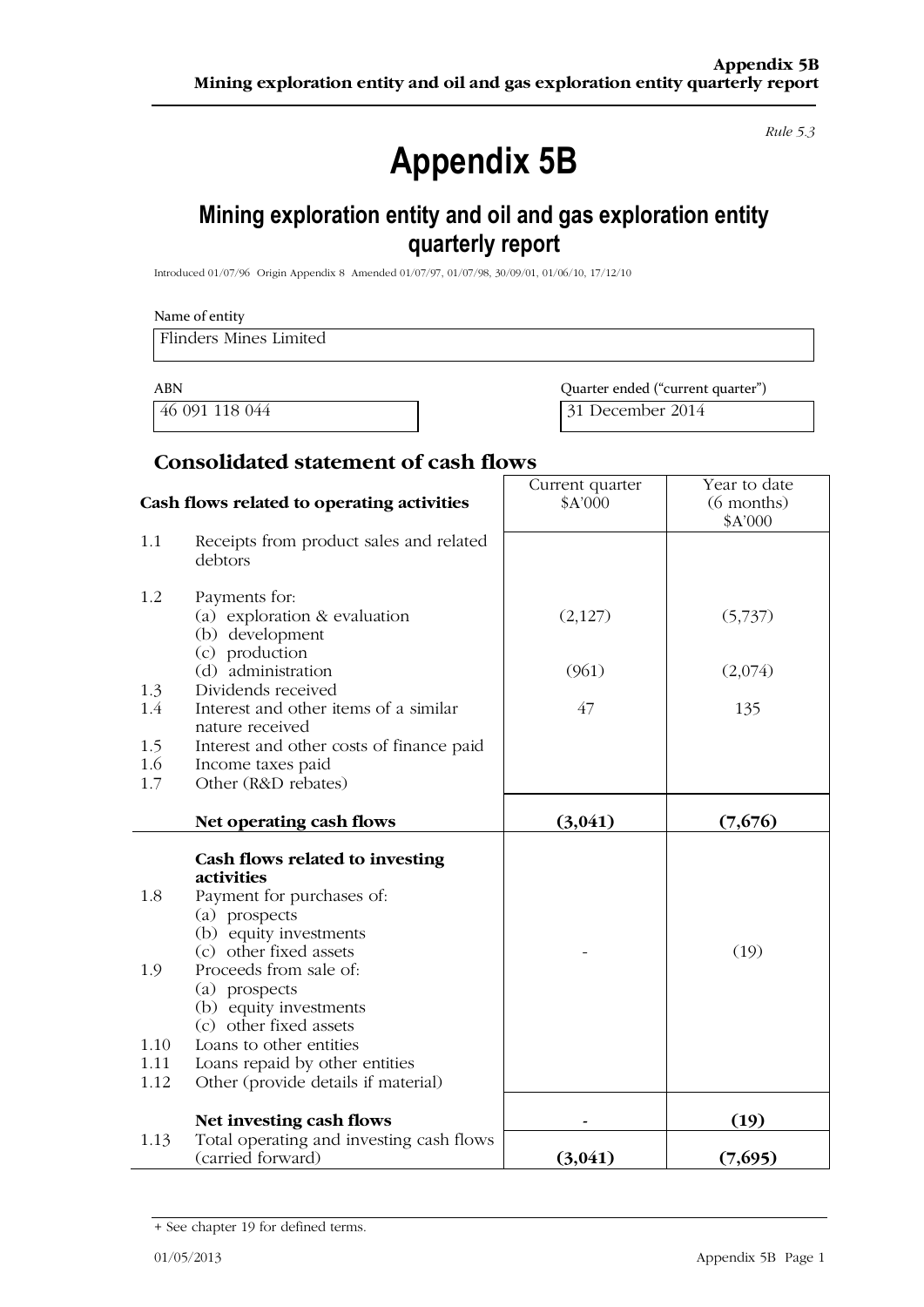| 1.13 | Total operating and investing cash flows | (3,041) | (7,695)  |
|------|------------------------------------------|---------|----------|
|      | (brought forward)                        |         |          |
|      |                                          |         |          |
|      |                                          |         |          |
|      | Cash flows related to financing          |         |          |
|      | <i>activities</i>                        |         |          |
| 1.14 | Proceeds from issues of shares, options, | 5,256   | 5,256    |
|      | etc.                                     |         |          |
| 1.15 | Proceeds from sale of forfeited shares   |         |          |
| 1.16 | Proceeds from borrowings                 |         |          |
| 1.17 | Repayment of borrowings                  |         |          |
| 1.18 | Dividends paid                           |         |          |
|      |                                          |         |          |
| 1.19 | Other (provide details if material)      |         |          |
|      | Net financing cash flows                 | 5,256   | 5,256    |
|      |                                          |         |          |
|      | Net increase (decrease) in cash held     | 2,215   | (2, 439) |
|      |                                          |         |          |
| 1.20 | Cash at beginning of quarter/year to     | 5,215   | 9,869    |
|      | date                                     |         |          |
|      |                                          |         |          |
| 1.21 | Exchange rate adjustments to item 1.20   |         |          |
| 1.22 | Cash at end of quarter                   | 7,430   | 7,430    |
|      |                                          |         |          |

Payments to directors of the entity and associates of the directors Payments to related entities of the entity and associates of the related entities

|      |                                                                       | Current quarter<br>\$A'000 |
|------|-----------------------------------------------------------------------|----------------------------|
| 1.23 | Aggregate amount of payments to the parties included in<br>item $1.2$ | 90                         |
| 1.24 | Aggregate amount of loans to the parties included in item<br>1.10     |                            |

Explanation necessary for an understanding of the transactions 1.25

## Non-cash financing and investing activities

Details of financing and investing transactions which have had a material effect on  $2.1$ consolidated assets and liabilities but did not involve cash flows

 $2.2$ Details of outlays made by other entities to establish or increase their share in projects in which the reporting entity has an interest

<sup>+</sup> See chapter 19 for defined terms.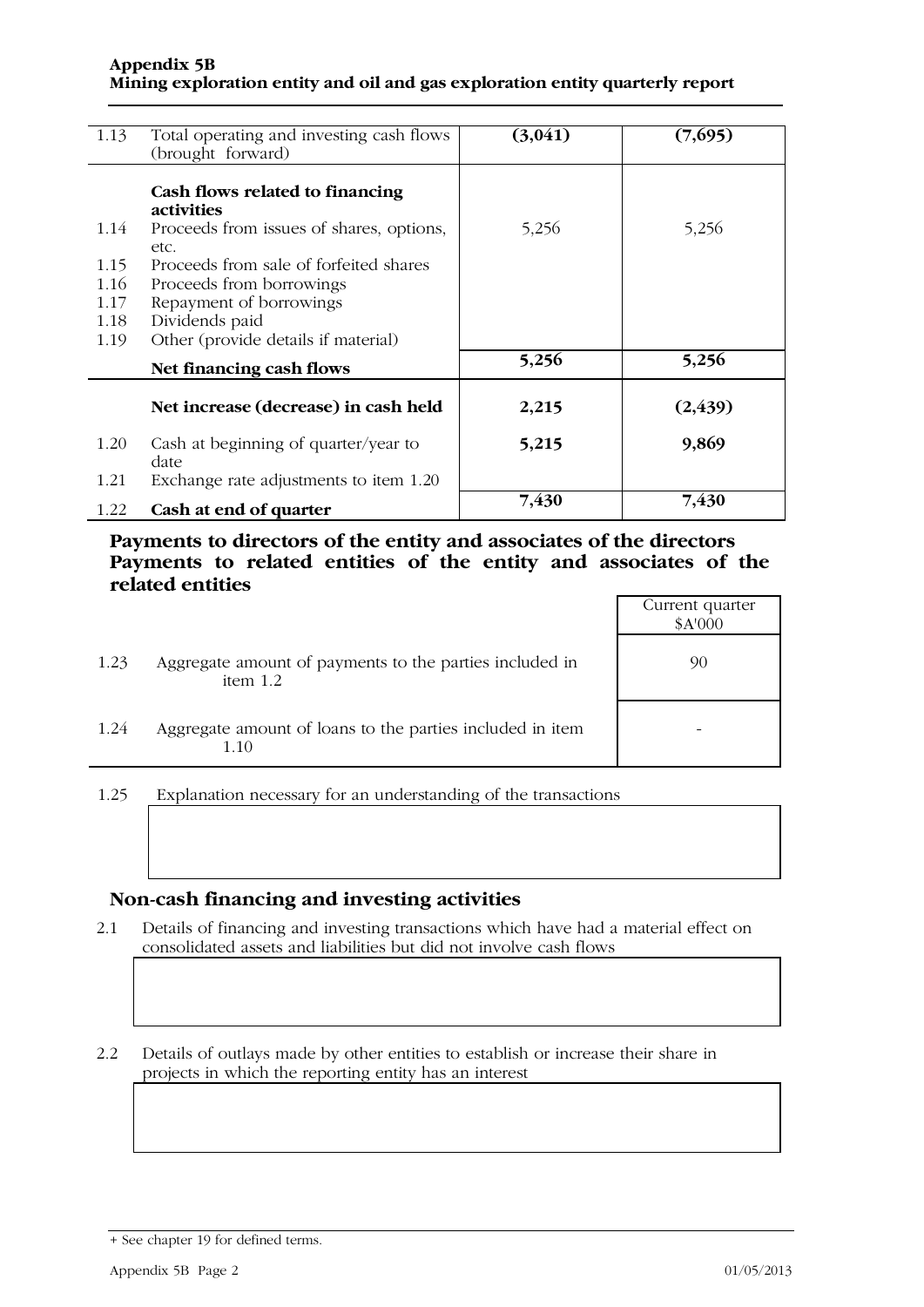**Financing facilities available**<br>Add notes as necessary for an understanding of the position.

|               |                             | Amount available<br>A'000 | Amount used<br>A'000 |
|---------------|-----------------------------|---------------------------|----------------------|
| 3.1           | Loan facilities             |                           |                      |
| $3.2^{\circ}$ | Credit standby arrangements |                           |                      |

## **Estimated cash outflows for next quarter**

|     | <b>Estimated cash outflows for next quarter</b> |         |  |  |  |
|-----|-------------------------------------------------|---------|--|--|--|
|     |                                                 | \$A'000 |  |  |  |
| 4.1 | Exploration and evaluation                      | 2,440   |  |  |  |
| 4.2 | Development                                     | 50      |  |  |  |
| 4.3 | Production                                      |         |  |  |  |
| 4.4 | Administration                                  | 516     |  |  |  |
|     | <b>Total</b>                                    | 3,006   |  |  |  |
|     |                                                 |         |  |  |  |

## **Reconciliation of cash**

| Reconciliation of cash at the end of the<br>quarter (as shown in the consolidated<br>statement of cash flows) to the related items in<br>the accounts is as follows. |                                                     | Current quarter<br>\$A'000 | Previous quarter<br>\$A'000 |
|----------------------------------------------------------------------------------------------------------------------------------------------------------------------|-----------------------------------------------------|----------------------------|-----------------------------|
| 5.1                                                                                                                                                                  | Cash on hand and at bank                            | 1,140                      | 843                         |
| 5.2                                                                                                                                                                  | Deposits at call                                    | 6,290                      | 4,372                       |
| 5.3                                                                                                                                                                  | Bank overdraft                                      |                            |                             |
| 5.4                                                                                                                                                                  | Other (provide details)                             |                            |                             |
|                                                                                                                                                                      | <b>Total: cash at end of quarter (item</b><br>1.22) | 7,430                      | 5,215                       |

<sup>+</sup> See chapter 19 for defined terms.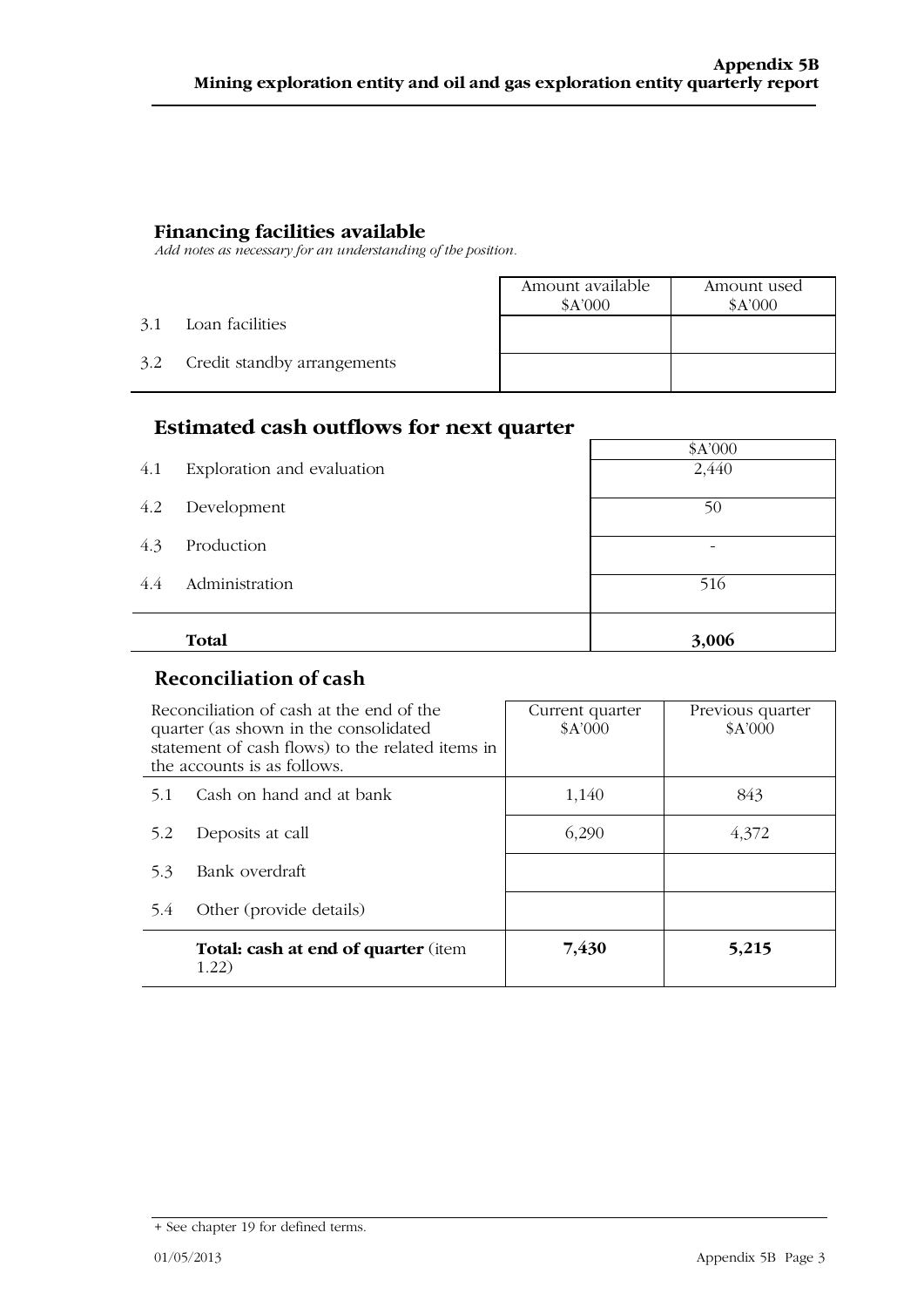## Changes in interests in mining tenements

|                                                                                      | Tenement  | Nature of interest         | Interest at | Interest at |
|--------------------------------------------------------------------------------------|-----------|----------------------------|-------------|-------------|
|                                                                                      | reference | (note (2))                 | beginning   | end of      |
|                                                                                      |           |                            | of quarter  | quarter     |
| Interests in mining                                                                  |           | All interests relinquished | 100%        | Nil         |
| tenements and                                                                        |           | All interests relinquished | 100%        | Nil         |
| petroleum tenements<br>relinquished, reduced                                         |           |                            |             |             |
|                                                                                      |           |                            |             |             |
|                                                                                      |           |                            |             |             |
| Interests in mining<br>tenements and<br>petroleum tenements<br>acquired or increased |           |                            |             |             |
|                                                                                      | or lapsed | M47/663-672<br>E58/449     |             |             |

**Issued and quoted securities at end of current quarter**<br>Description includes rate of interest and any redemption or conversion rights together with prices and dates.

|     |                                                                                                                                                     | Total number  | Number<br>quoted | Issue price per<br>security (see<br>note 3) (cents) | Amount paid up<br>per security (see<br>note 3) (cents) |
|-----|-----------------------------------------------------------------------------------------------------------------------------------------------------|---------------|------------------|-----------------------------------------------------|--------------------------------------------------------|
| 7.1 | Preference<br><sup>+</sup> securities<br>(description)                                                                                              |               |                  |                                                     |                                                        |
| 7.2 | Changes<br>during quarter<br>(a) Increases<br>through<br>issues<br>(b) Decreases<br>through<br>returns of<br>capital, buy-<br>backs,<br>redemptions |               |                  |                                                     |                                                        |
| 7.3 | +Ordinary<br>securities                                                                                                                             | 2,762,995,689 | 2,762,995,689    |                                                     |                                                        |
| 7.4 | Changes<br>during quarter<br>(a) Increases<br>through<br>issues<br>(b) Decreases<br>through<br>returns of<br>capital, buy-<br>backs                 | 362,000,087   | 362,000,087      | \$0.015                                             | Fully paid                                             |

<sup>+</sup> See chapter 19 for defined terms.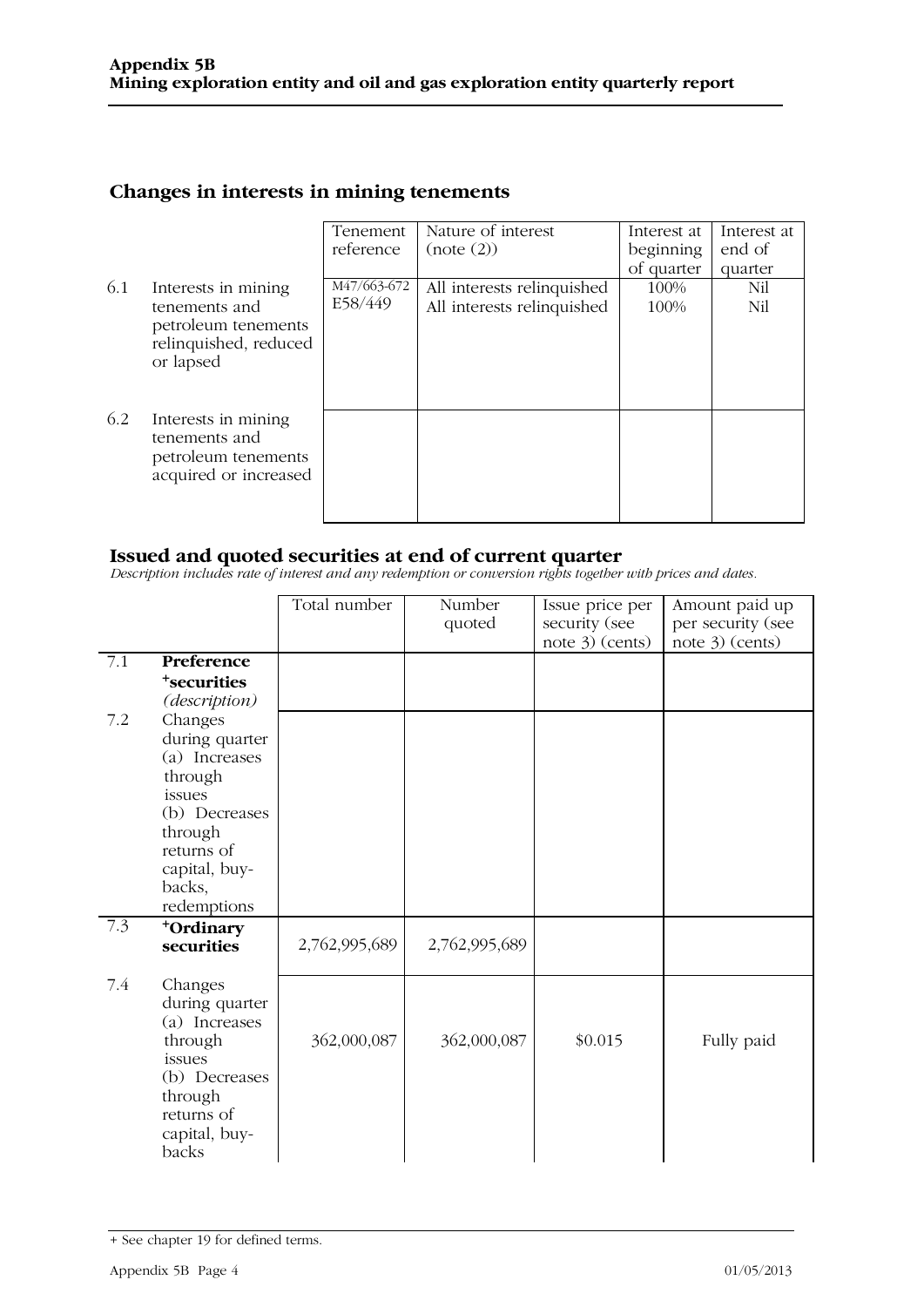| $\overline{7.5}$ | <sup>+</sup> Convertible |         |                |             |
|------------------|--------------------------|---------|----------------|-------------|
|                  | debt                     |         |                |             |
|                  | securities               |         |                |             |
|                  | (description)            |         |                |             |
| 7.6              | Changes                  |         |                |             |
|                  | during quarter           |         |                |             |
|                  | (a) Increases            |         |                |             |
|                  | through issues           |         |                |             |
|                  | (b) Decreases            |         |                |             |
|                  | through                  |         |                |             |
|                  | securities               |         |                |             |
|                  | matured,                 |         |                |             |
|                  | converted                |         |                |             |
| 7.7              | Options                  |         | Exercise price | Expiry date |
|                  | (description             | 120,000 | \$0.085        | 30/06/2015  |
|                  | and                      |         |                |             |
|                  | conversion               |         |                |             |
|                  | factor)                  |         |                |             |
| 7.8              | Issued during            |         |                |             |
|                  | quarter                  |         |                |             |
| 7.9              | Exercised                |         |                |             |
|                  | during quarter           |         |                |             |
| 7.10             | Expired                  |         |                |             |
|                  | during quarter           |         |                |             |
| 7.11             | <b>Debentures</b>        |         |                |             |
|                  | (totals only)            |         |                |             |
| 7.12             | <b>Unsecured</b>         |         |                |             |
|                  | notes (totals            |         |                |             |
|                  | only)                    |         |                |             |
|                  |                          |         |                |             |

<sup>+</sup> See chapter 19 for defined terms.